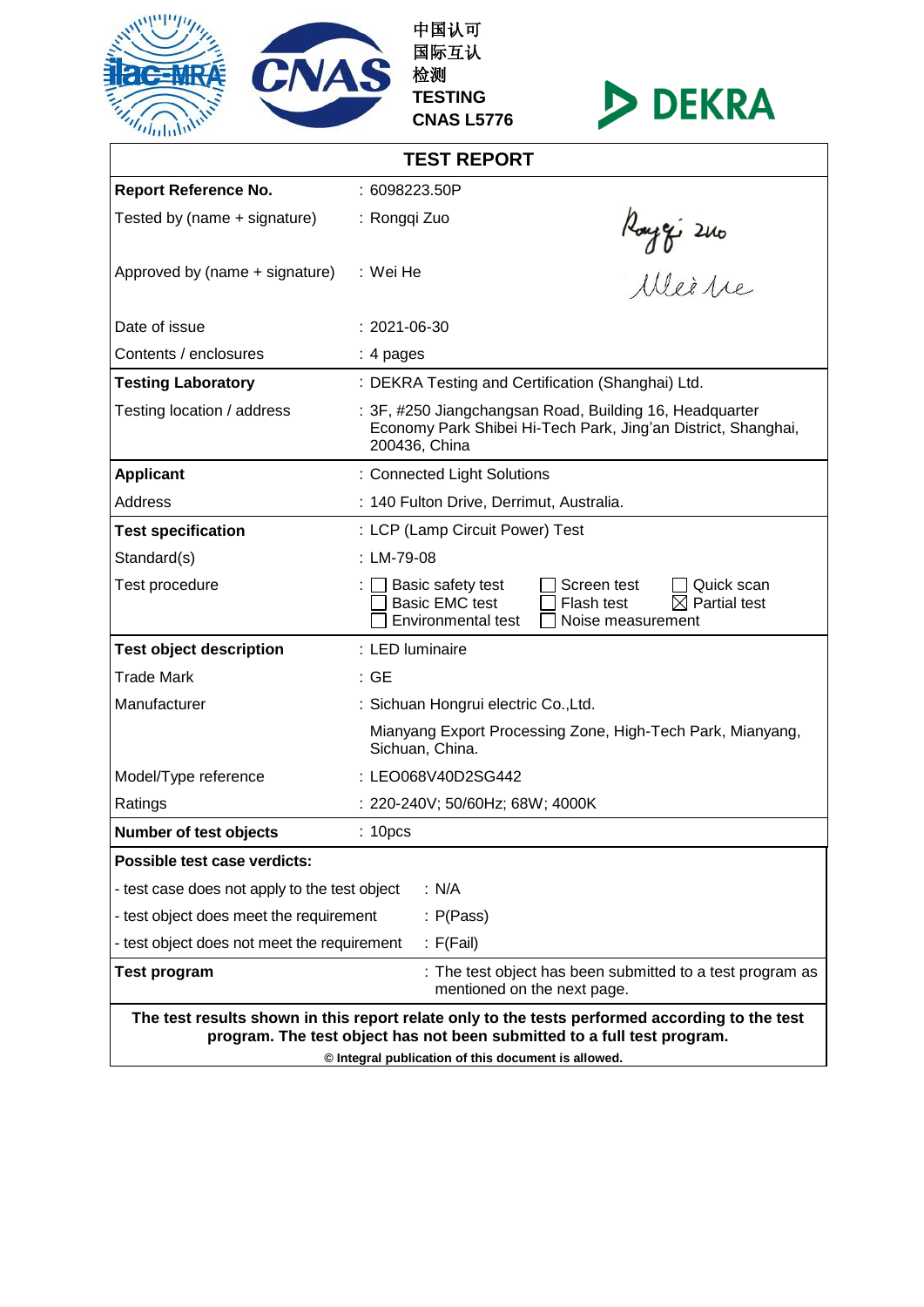**DEKRA** D

Page 2 of 4 Report No. 6098223.50P

## **Test program:**

- 1. The Electrical Power of LED luminaire was measured according to the LM 79-08 standard<br>2. According to the request from applicant, the Electrical Power was tested at 250 Vac, 50 Hz
- 2. According to the request from applicant, the Electrical Power was tested at 250 Vac, 50 Hz.<br>3. All tests were tested with the internal LED driver.
- 3. All tests were tested with the internal LED driver.<br>4. 10pcs samples were selected for test.
- 10pcs samples were selected for test.

## **General remark:**

These products are LED street luminaire

**Copy of marking plate or identification photo:**

N/A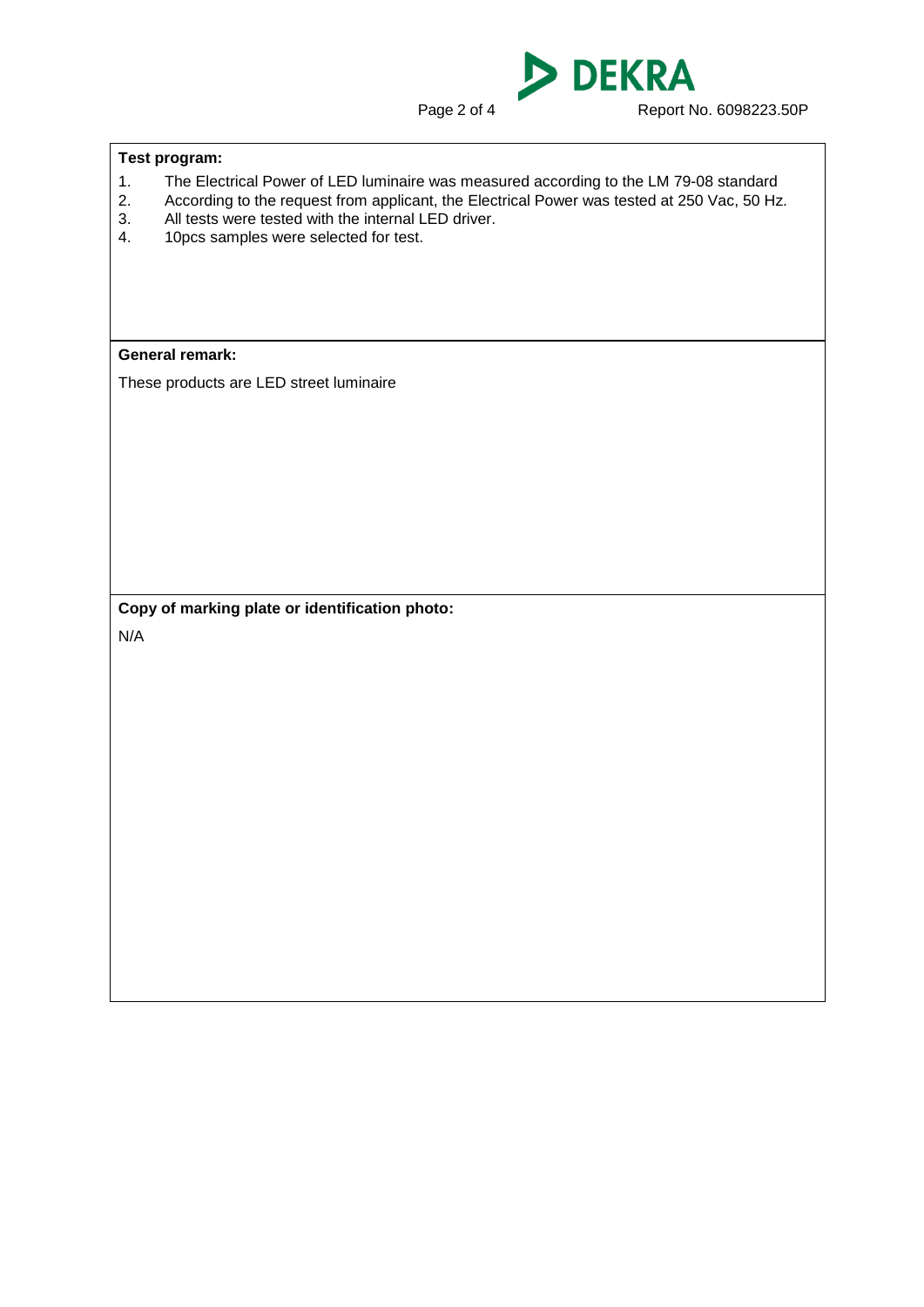DEKRA Page 3 of 4 Report No. 6098223.50P

## **Test results:**

1. The Electrical Power of LED luminaires were tested at 250 Vac, 50 Hz.

| Sample No.     | Input voltage (V) | Input current (A) | Power (W) | PF   |
|----------------|-------------------|-------------------|-----------|------|
| 1              | 250,0             | 0,2791            | 68,2      | 0,98 |
| $\overline{2}$ | 250,0             | 0,2754            | 67,3      | 0,98 |
| 3              | 250,0             | 0,2767            | 67,6      | 0,98 |
| $\overline{4}$ | 250,0             | 0,3749            | 67,1      | 0,98 |
| 5              | 250,0             | 0,2776            | 67,8      | 0,98 |
| 6              | 250,0             | 0,2759            | 67,4      | 0,98 |
| $\overline{7}$ | 250,0             | 0,2785            | 68,0      | 0,98 |
| 8              | 250,0             | 0,2751            | 67,2      | 0,98 |
| 9              | 250,0             | 0,2761            | 67,5      | 0,98 |
| 10             | 250,0             | 0,2771            | 67,7      | 0,98 |
| Average        | 250,0             | 0,2866            | 67,6      | 0,98 |